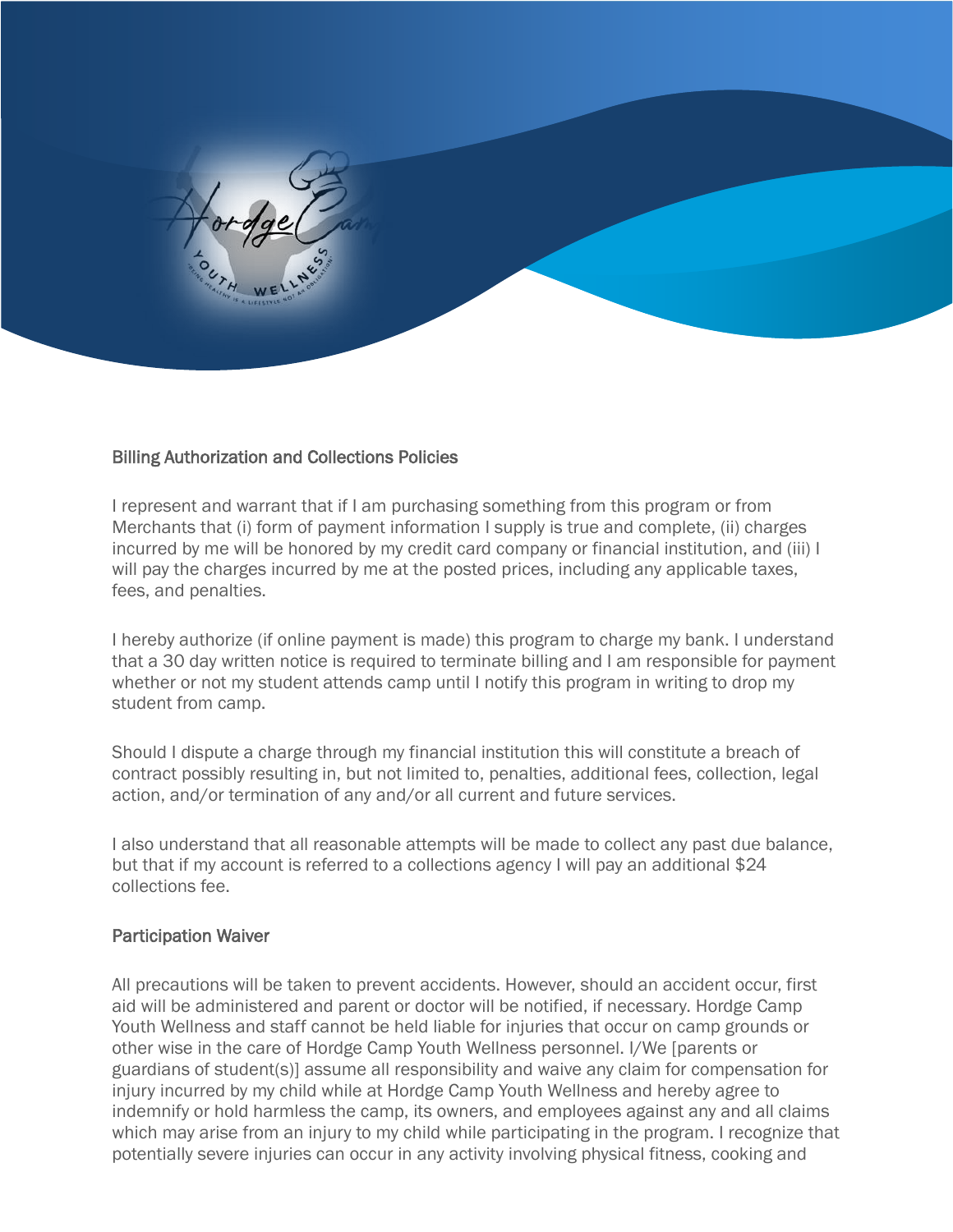

related activities including physical and camp activity in general. I understand that it is the express intent of all staff and personnel to provide for the safety and protection of my student and, in consideration for allowing my student to use these facilities, I hereby COVENANT NOT TO SUE and FOREVER RELEASE the this program, affiliated and partner companies and organizations, property owners and lessors, staff, contractors, subcontractors, teachers, and coaches involved in the this program, from all liability and for any and all damages and injuries suffered by my student during instruction, supervision, and/or control during any and all classes.

In the event that I cannot be reached to make arrangements for emergency medical attention, I authorize the camp director or persons in charge to take my child to the nearest medical facility. I have read and agree to abide with all the guidelines. I have noted any known medical problems under my student(s)' Emergency Information Tab in the Allergies and Special Health

# Transportation Release

I hereby give permission for the transportation of my child for official Trenton Youth Filmmakers Mini-Camp activities by modes of transportation agreed to by the camp organizers.

# Considerations Section.

I understand Hordge Camp Youth Wellness is taking precautions to limit the spread of COVID through sanitation, limited capacity, and modified curriculum and to accommodate social distancing, temperature checks and masks required for entry, masked staff members, disinfection of equipment daily, rotations as well as many others. I also understand that such precautions do not guarantee that I will not contact COVID. I acknowledge the contagious nature of COVID-19 and voluntarily assume the risk that my child(ren) and I may be exposed to or infected by COVID-19 by attending the camp. I understand that the risk of becoming exposed to or infected by COVID-19 at Hordge Camp Youth Wellness may result from the actions, omissions, or negligence of myself and others, including, but not limited to, employees, volunteers, parents and other program participants and their families. I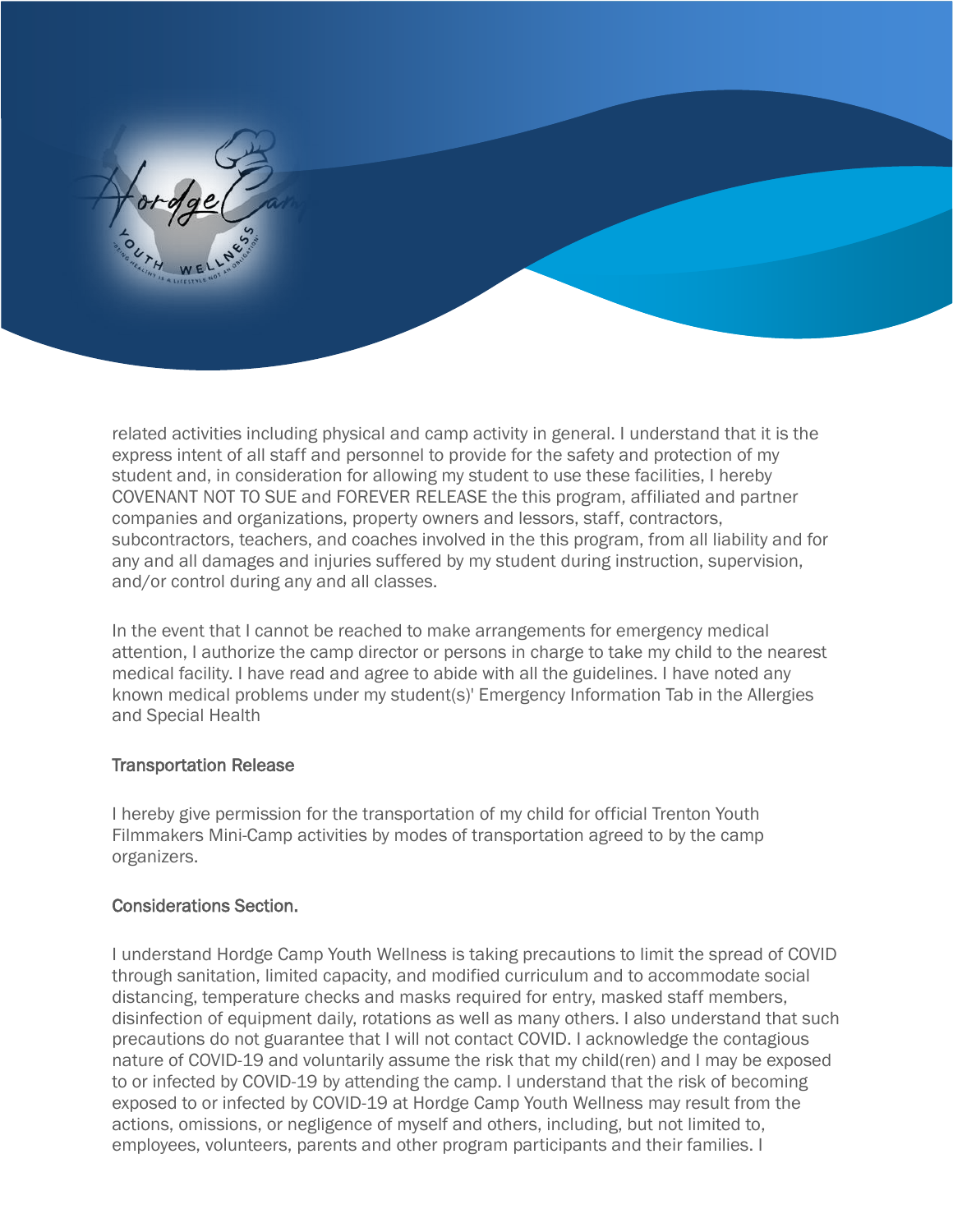

voluntarily agree to assume all of the foregoing risks and accept sole responsibility for any injury to my child(ren) or myself (including, but not limited to, personal injury, disability, and death), illness, damage, loss, claim, liability, or expense, of any kind, that I or my child(ren) may experience or incur in connection with my child(ren)'s attendance at the camp. On my behalf, and on behalf of my children, I hereby release, covenant not to sue, discharge, and hold harmless Hordge Camp Youth Wellness, its employees, agents, and representatives, of and from the Claims, including all liabilities, claims, actions, damages, costs or expenses of any kind arising out of or relating thereto. I understand and agree that this release includes any Claims based on the actions, omissions, or negligence of the Hordge Camp Youth Wellness, its employees, agents, and representatives, whether a COVID-19 infection occurs before, during, or after participation in any Hordge Camp Youth Wellness program.

# ARRIVAL AND PICKUP

All persons aged 5 and over are required to wear a mask to enter the camp grounds. Temperatures are being checked upon entry. Camp hours: Monday-Friday 7:30 a.m.-5:30 p.m.

TUITION: Tuition payments are due one week before the start of the camp session. We offer a 10% discount for payment of siblings. All tuition payments are non-refundable, but can be credited to a future camp date to a customer's account.

WHAT TO BRING: Boys or Girls may wear comfortable clothing, a water bottle along with a lunch. NO chewing gum or dangling jewelry. Hair should be pulled neatly and securely away from the face so that is stays up for the entire workout. Students will need sturdy workout sneakers. PLEASE LEAVE JEWELRY ARTICLES AT HOME: this camp staff will not be responsible for ANY items that may be lost or stolen. Be sure your camper's personal items are Hordge Camp Youth Wellness uses photos of students, staff and visitors in promotional material including on its website. If you do NOT want your child's face to appear, please notify the staff and we will make all reasonable attempts to avoid using your child's photos or to blur her/his face in photos.